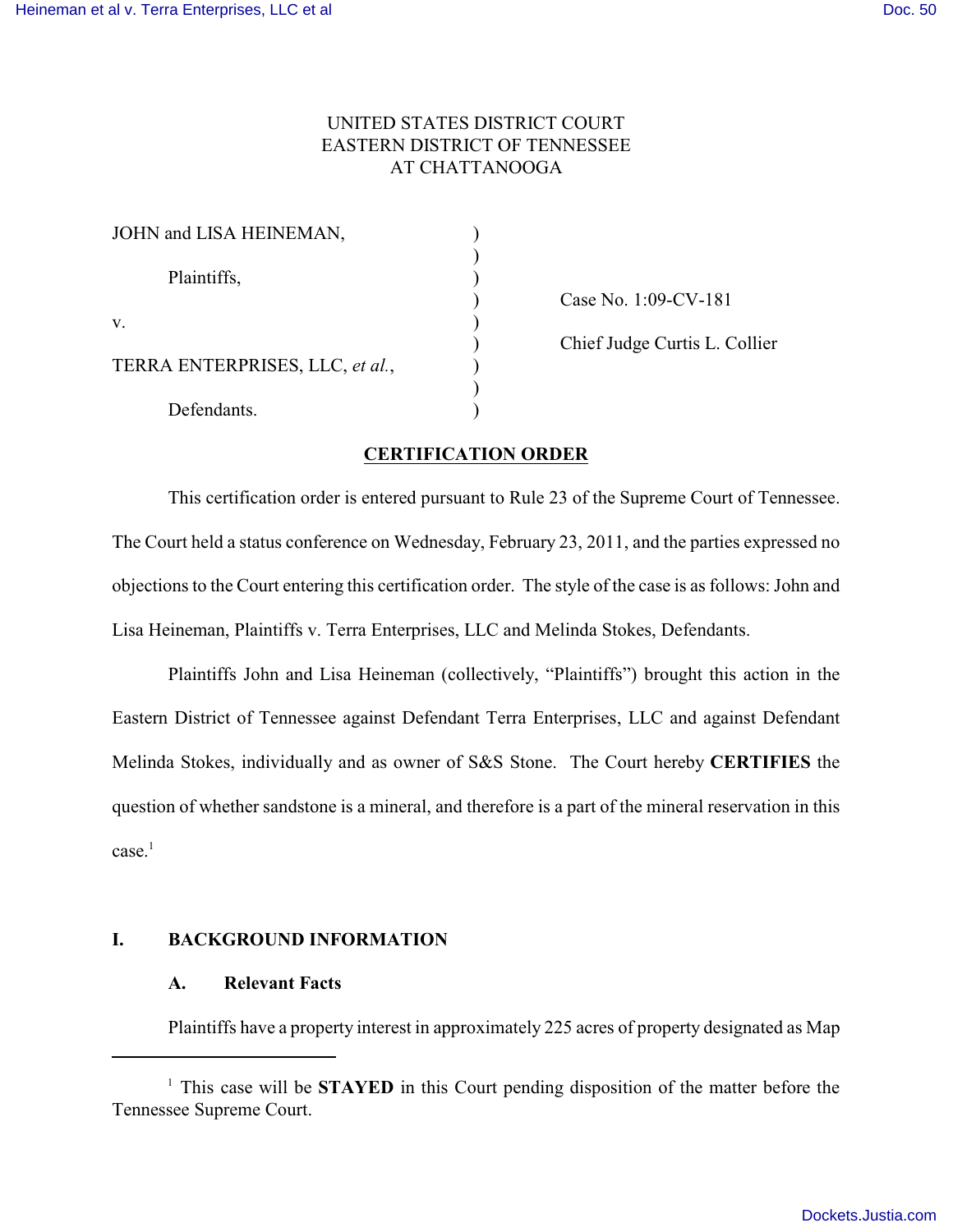10, Parcel 004.10, and Map No. 005, Parcel No. 004.00 in Marion County, Tennessee.<sup>2</sup> Defendant Terra Enterprises, LLC ("Terra Enterprises") is the holder of the deed to the "minerals" located on or under the property. The mineral rights on the property belonging to Plaintiffs were severed from the surface estate in 1928 when Sewanee Fuel & Iron Company ("Sewanee") retained for itself the mineral rights, after it sold the remainder of the property to Lewis D. Johnson & Sons, Inc. The deed, which is recorded in Marion County Record of Deeds, Deed Book NNN, pages 28 to 52, states in pertinent part:

The grantor, SEWANEE FUEL & IRON Company, reserves to itself, it successors and assigns, the coal, oil, gas and any and all other minerals of any nature whatsoever which may be upon or under the above described parcel of land, and the right to mine or otherwise remove the [same] without liability for any damage to the surface rights, and the grantor reserves unto itself, also full rights of ingress, egress, regress and all rights-of-way for railways, [], wagon roads, power and telephone lines and many and all other rights-of-way which may be [necessary] or convenient in mining, drilling or otherwise [recovering] any of the mineral interests in said land and transporting the same to market or to manufacturing or refining plants [where] any of said materials may be prepared for market, including pipe lines; and this reservation [of] rights-of-way is to be equally valid whether such rights-of-way are used in connection with the mineral interests in the above tract of land or in connection with mineral interests on other lands of the grantor, its successor and assigns.

(Court File No. 36-2 at 4).

Lewis D. Johnson & Sons, Inc. sold the remaining of the estate to Edward K. Pritchard in 1993, and the property continued to be sold until it was bought by Deitrich and Christa Neckien who sold the property to Plaintiffs (Court File No. 35). Specifically, Plaintiffs executed two separate land contracts in 2003 and 2004 for the purchase of the 225 acres of property.

Sewanee's mineral rights "on and under the property" were eventually purchased by Herman

<sup>&</sup>lt;sup>2</sup>At the time Plaintiffs filed suit, they held equitable title in all 225 acres. As of January 19, 2011, however, Plaintiffs obtained sole legal interest in 71 acres of the property (Court File No. 48). Deitrich and Christa Neckien remain the legal title holders of the remainder of the property.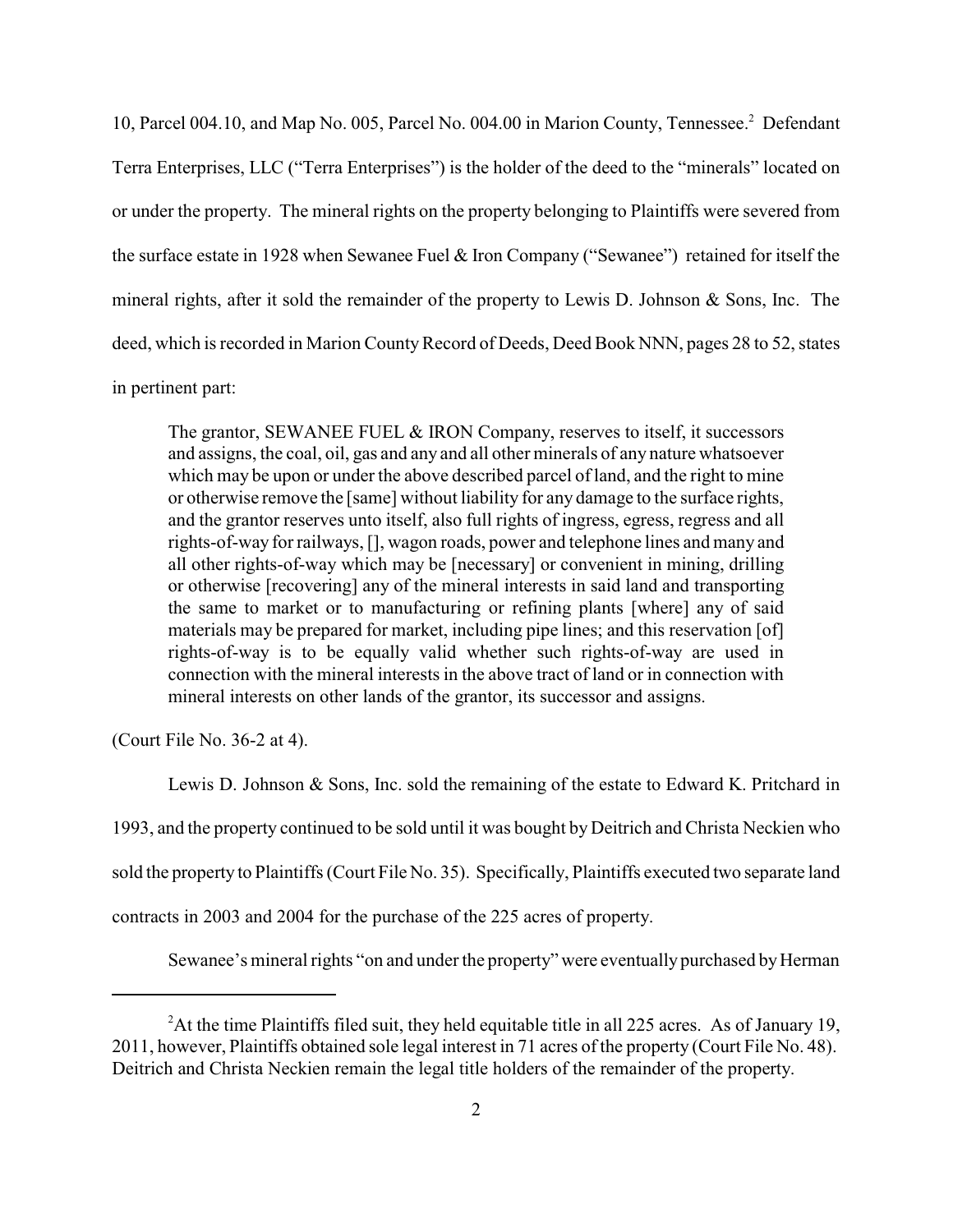Baggenstoss, who on June 29, 1990, filed a claim of mineral interest in the Marion County Registar's Office (Court File Nos. 1, 29). After the death of Mr. Baggenstoss in 1992, taxes on the mineral interest were not paid (Court File No. 29). Marion County, Tennessee unsuccessfully tried to sell the mineral rights in a tax sale on March 17, 2006. As a result, the county remained as the listed purchaser of the property until the rights were purchased by Terra Enterprises in 2007 (Court File No. 1).

In March 2008, Defendant Melinda Stokes, as owner and operator S&S Stone, entered into a mineral lease with Terra Enterprises, as the mineral rights holder, to mine sandstone from the property belonging to Plaintiffs (Court File No. 29-2, Affidavit of Melinda Stokes; Court File No. 36-4, Lease Agreement). S&S Stone followed old single track roads, and created a new road to access the stone (Court File No. 29). According to Defendants, S&S Stone employees were "careful to minimize disturbance to the surface [of the property] and existing mature trees consistent with the mining industry and the Defendant's practices" (*id.*).

On or about July 18, 2008, Plaintiffs discovered damage to their property. According to Plaintiff's, Defendants cut a dirt road into the property, destroyed and severely damaged several acres of trees, and improperly removed stone from the property (Court File No. 36-1). On July 21, 2008, the owner of Defendant Terra Enterprises sent a letter to Plaintiffs informing them of his intention to remove stone from the Plaintiffs' property (Court File No. 36). On August 21, 2008, Plaintiffs sent a letter to Defendants asking them to cease and desist their actions on Plaintiffs' property (*id.*). A few weeks later, S&S Stone removed its equipment from the land.

#### **B. Procedural Background**

On July 2, 2009, Plaintiffs filed suit in this Court against Defendants (Court File No. 1).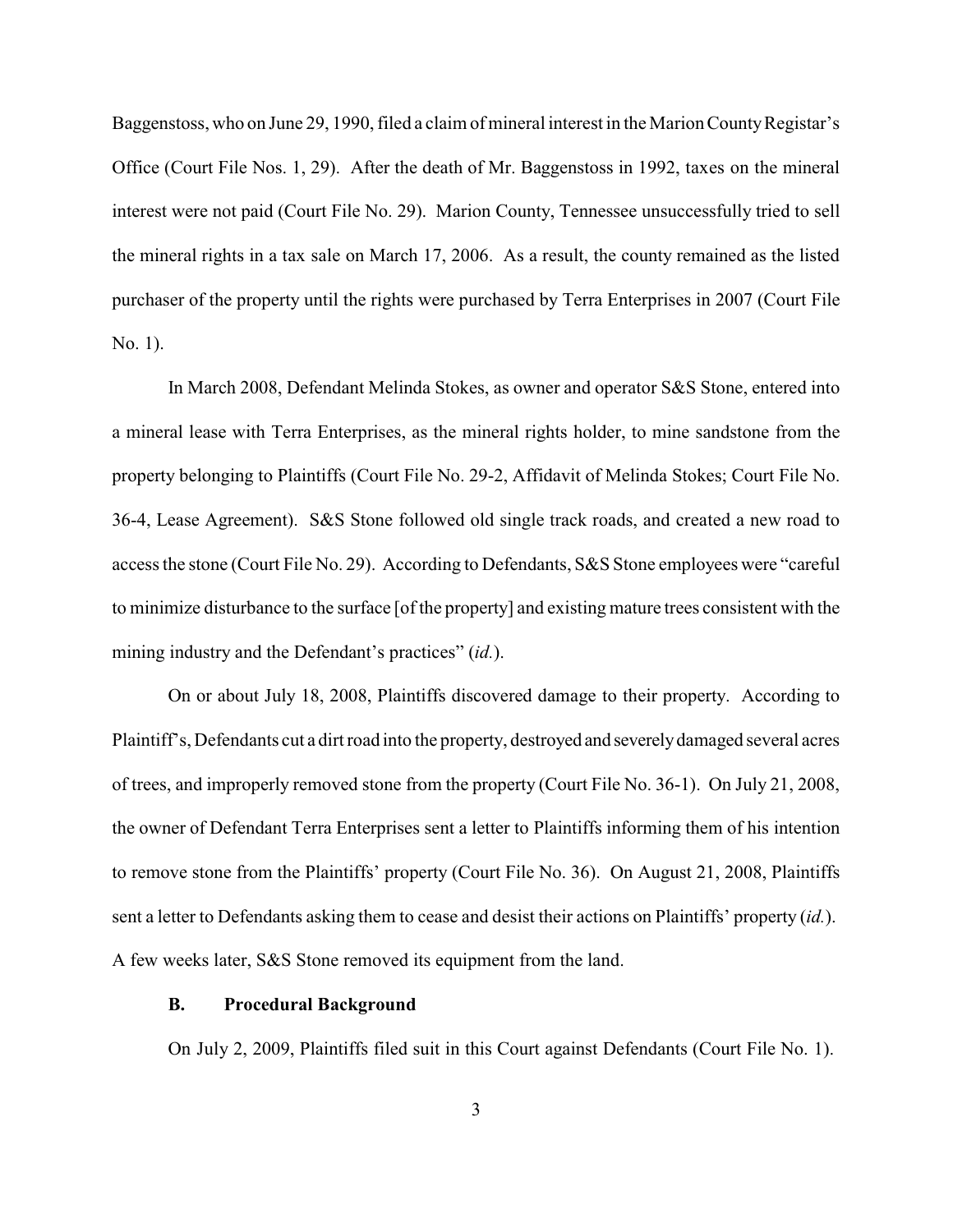Plaintiffs assert six causes of action. Count One ("quiet title") alleges Defendants "interfered with Plaintiffs' right to their property by destroying a portion of the surface of the land to which Plaintiffs hold equitable title" *(id.* at 7). Plaintiffs urge they "are entitled to a declaratory judgment quieting title to their property by interpreting the scope of the mineral rights held by Defendant [Terra Enterprises] under Tennessee law such that 'minerals' do not include sandstone and other rocks on or near the surface of Plaintiffs' property," and in the alternative, "by interpreting the scope of [Terra Enterprise's] right to remove any minerals to exclude such methods as would destroy the surface rights of the Plaintiffs" (*id.* at 7-8; *see also* Court File No. 36). Count Two asserts a cause of action for trespass. Plaintiffs allege Defendants "intentionally entered onto Plaintiffs' land for multiple months without Plaintiffs' knowledge and without Plaintiffs' actual or implied consent" (Court File No. 1 at 8). Plaintiffs assert Defendants are liable for the loss of use of Plaintiffs' property, loss of rental value and diminution in value. Count Three states Defendants' removal of sandstone from Plaintiffs' property constituted an illegal removal of Plaintiffs' property and asserts a cause of action for conversion.

Count Four ("nuisance") alleges Defendant Terra Enterprises "has used its property, the mineral rights it owns, in such a manner as to interfere with the use and enjoyment of Plaintiffs' surface rights, and has, therefore, created and maintained a nuisance." Specifically, Plaintiffs contend that by Defendants removing rock from Plaintiffs' land, they damaged and destroyed a large part of Plaintiffs' land. Count Five states a claim for negligence and negligence per se. Plaintiffs argue Defendants breached their duty of care owed to Plaintiffs by entering upon Plaintiffs' land without permission and by destroying the property. Plaintiffs also allege Defendants violated the Tennessee Water Pollution Control Act, and violations of such Act constitute negligence per se.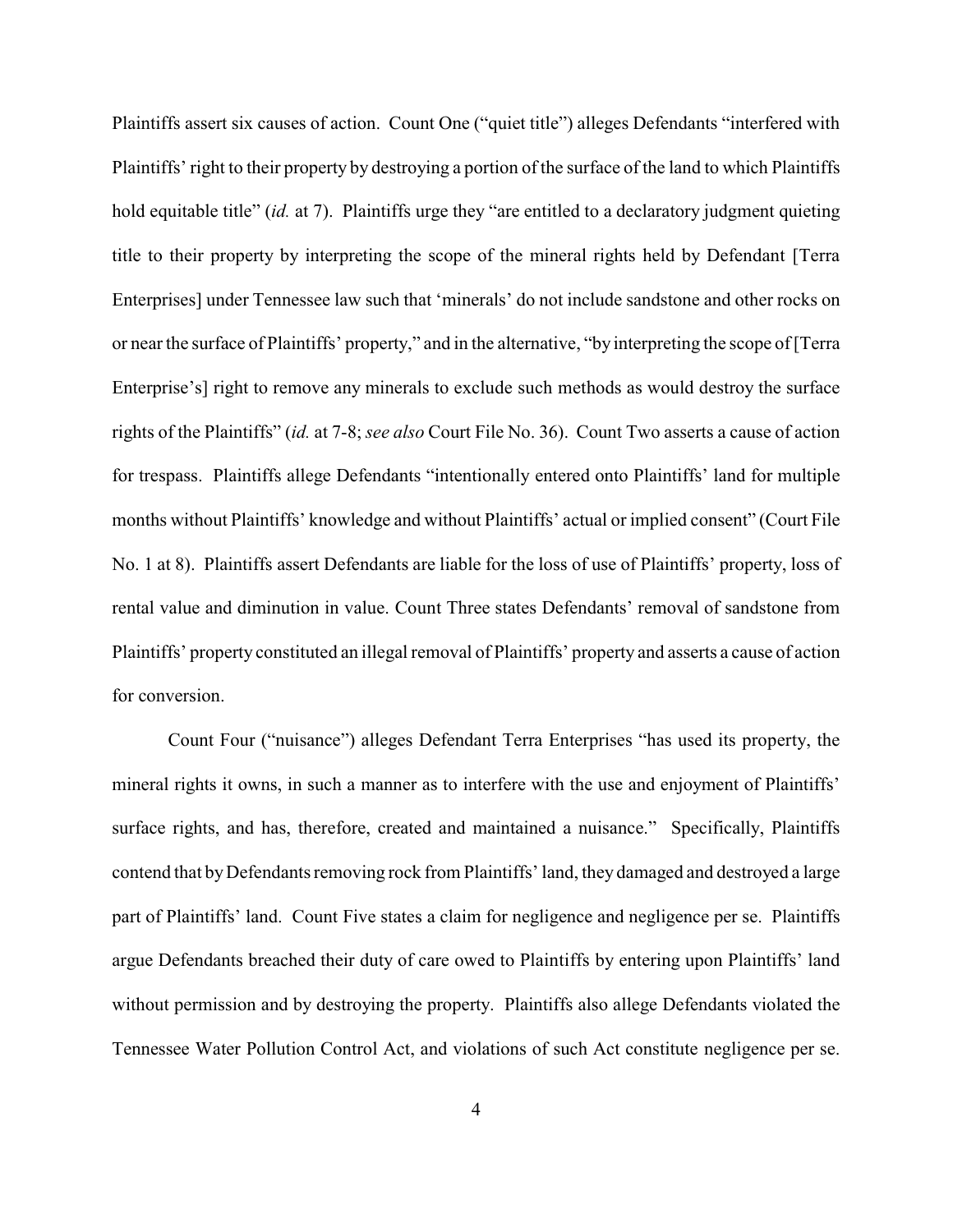Finally, Count Six states a claim for gross negligence, and Plaintiffs contend they are entitled to punitive damages.

As a result, both Plaintiffs and Defendants filed motions for summary judgment on all claims asserted by Plaintiffs (Court File Nos. 28, 34). Whether or not the Court grants summary judgment in favor of Plaintiffs or Defendants, with respect to Counts One through Three of Plaintiff's complaint, depends on the issue of whether sandstone is a mineral under Tennessee law.

#### **II. SANDSTONE AS A MINERAL**

This "case involves the construction of a written agreement"; therefore, the "analysis [begins] with a review of basic rules of contract interpretation." *Riverside Surgery Center, LLC v. Methodist Health Sys., Inc.*, 182 S.W.3d 805, 811 (Tenn. Ct. App. 2005). Under Tennessee law, "the overriding purpose of the Court in interpreting [a] contract [or deed] is to ascertain the intention of the parties and to give effect to that intention, consistent with legal principles." *Hamblen County v. City of Morristown*, 656 S.W.2d 331, 334 (Tenn. 1983); *see also Doochin v. Rackley*, 610 S.W.2d 715, 718 (Tenn. 1981) ("In analyzing deeds of conveyance the traditional common law rule, of course, is to ascertain the intent of the contracting parties in light of circumstances existing at the time"). "If the [written instrument] is plain and unambiguous, the meaning thereof is a question of law, and it is the Court's function to interpret the contract as written according to its plain terms." *Bradson Mercantile, Inc. v. Crabtree*, 1 S.W. 3d 648, 652 (Tenn. Ct. App. 1999). In other words, the Court should first look to the "four corners of the [deed]" to determine if the language is ambiguous. *Riverside Surgery Center, LLC*, 182 S.W. 3d at 811. Where it is not, "it is the duty of the Court to apply the words used in their ordinary meaning." *Taylor v. White Stores, Inc.*, 707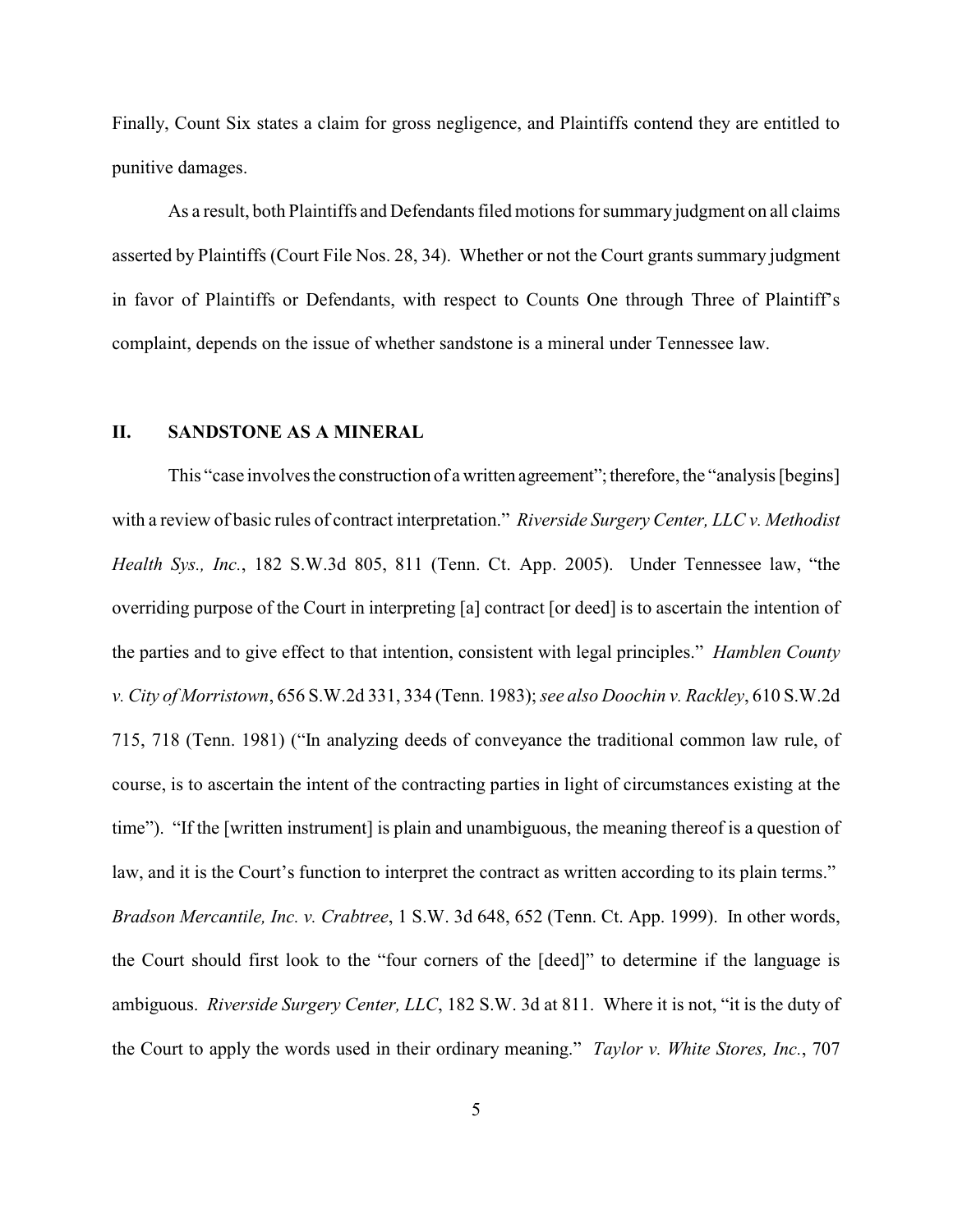S.W.2d 514, 516 (Tenn. App. 1985). Nonetheless, the Court may consider the circumstances surrounding the parties at the time the instrument was written in order to aid the Court in determining the meaning of the deed. *Hamblen County*, 656 S.W.2d at 334.

Here, the deed plainly states, and the parties do not dispute, "the grantor, SEWANEE FUEL & IRON Company, reserves to itself, it successors and assigns, the coal, oil, gas and any and all other minerals of any nature whatsoever which may be upon or under the above described parcel of land, and the right to mine or otherwise remove the [same] without liability for any damage to the surface rights . . ." (Court File No. 36-2). Thus, it is clear that this case does not involve the interpretation of ambiguous language. Rather, this case involves a dispute over whether sandstone falls within the meaning of the word "mineral" and whether Defendants acted beyond the scope of the deed.

Plaintiffs, of course, argue sandstone is not a mineral (Court File No. 36). Plaintiffs primarily rely on the deposition of Dr. Donald W. Byerly, who states, "while a rock may be composed of many things, including minerals, a rock is not a mineral" (Court File No. 36 at 6). In opposition, Defendants offer the opinion of Timothy J. Young, a geologist, who states language in the deed "was intended to allow Sewanee to retain any and everything except the surface" (Court File No. 29-2). Defendants also rely on the technical definition of "minerals," citing dictionaries such as Black's Law Dictionary and certain Tennessee statutes, for example, to support their argument that sandstone is a mineral (Court File No. 29).

Nonetheless, "unless there is some reason to believe that the grantor and grantee relied upon a 'super-technical,' scientific definition, such a definition is not dispositive or even terribly relevant." *State v. Lahiere-Hill, L.L.C.*, 278 S.W.3d 745, 752 (Tenn. Ct. App. 2008). Indeed, some courts have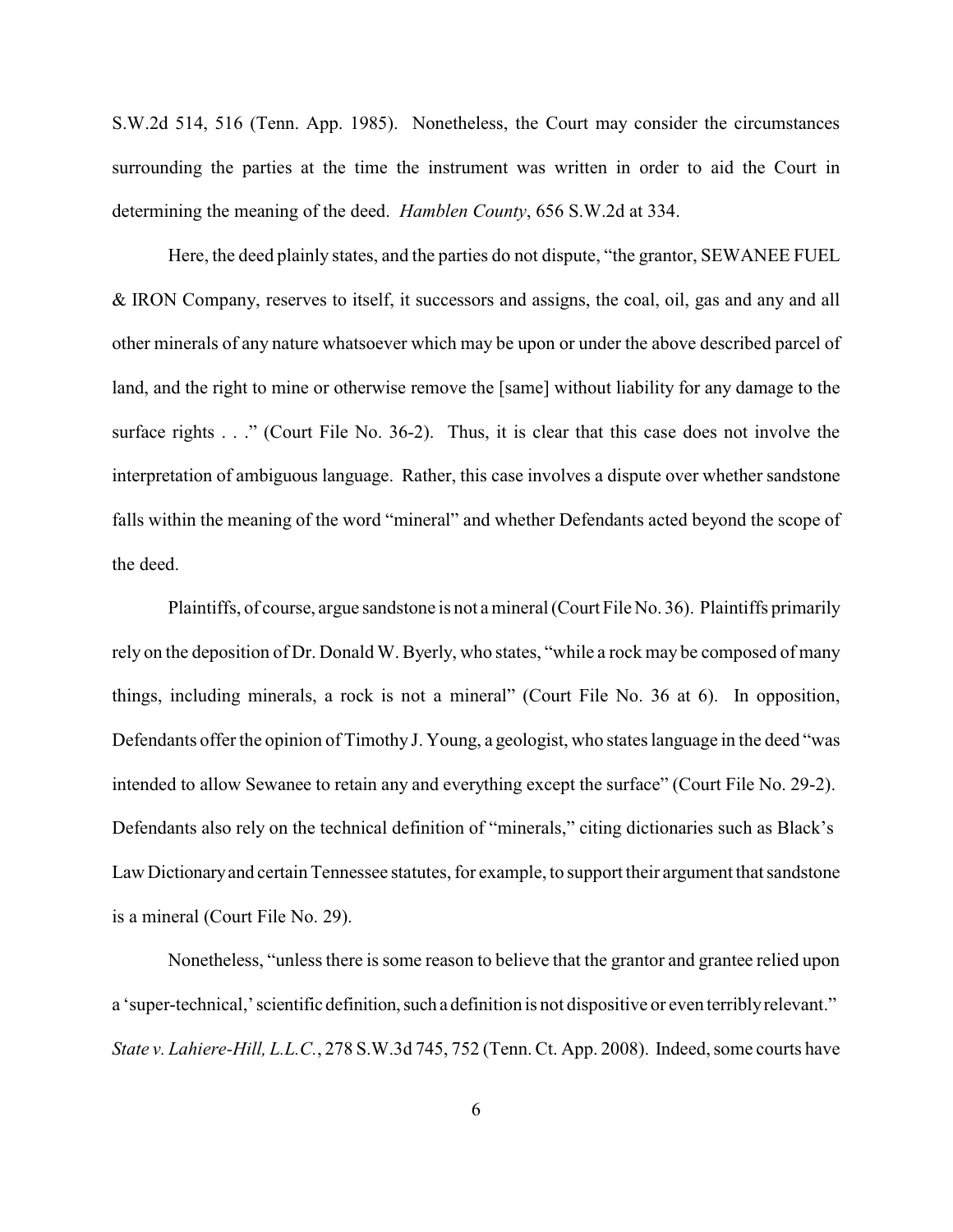found sandstone is not a mineral, "if the term 'mineral' is to be considered only from the scientific standpoint." *Cumberland Mineral Co. v. United States*, 206 Ct. Cl. 797, 513 F.2d 1399, 1401 (Ct. Cl.  $1975$ ).<sup>3</sup>

In *State v. Lahiere-Hill, L.L.C.*, 278 S.W.3d 745 (Tenn. Ct. App. 2008), the Tennessee Court of Appeals dealt with a matter involving the mining of sandstone as it related to a mineral estate. However, that court did not need to reach the issue of whether sandstone is a mineral because it remanded the case on the grounds there was a general issue of material fact as to whether the method of sandstone extraction at issue in fell within the scope of the deed's mineral reservation. *Id.* at 752.

It is clear the determination must be made in light of the deed that was written together with the circumstances surrounding it at the time it was entered into. *N. Pac. Ry. Co. v. Soderberg*, 188 U.S. 526, 530 (1903). Here, because of the nature of the suit and because the grant or denial of summary judgment centers on an unresolved Tennessee law issue, this Court finds certification would be appropriate.

Accordingly, pursuant to Rule 23, Rules of the Supreme Court of Tennessee, this Court hereby **CERTIFIES** to the Tennessee Supreme Court the following issue:

Whether the sandstone is a mineral, and therefore is part of the mineral reservation

<sup>&</sup>lt;sup>3</sup> Few Courts have addressed the issue of whether sandstone is a mineral. *See Hart v. Craig*, 352 Mont. 209, 211 (Mont. 2009) (affirming summary judgment, the court stated, "considering the established facts of this case, the sandstone is not a mineral included in the general reservation at issue"); *Cumberland Mineral Co.*, 513 F.2d at 1401; *but see Kalberer v. Grassham*, 138 S.W.2d 940, 944 (Ky. App. 1940) (explaining that "the language used in the conveyance, viewed in light of the circumstances surrounding the parties, [impelled the court] to the conclusion that the [sandstone] quarry in question was included in the conveyance as a mineral"); *In re Forestry Reservation Commission*, 28 Pa. C.C. 145, 1903 WL 2604, at \*1 ("Sandstone constitutes a mineral within the meaning of the act establishing the department of forestry").